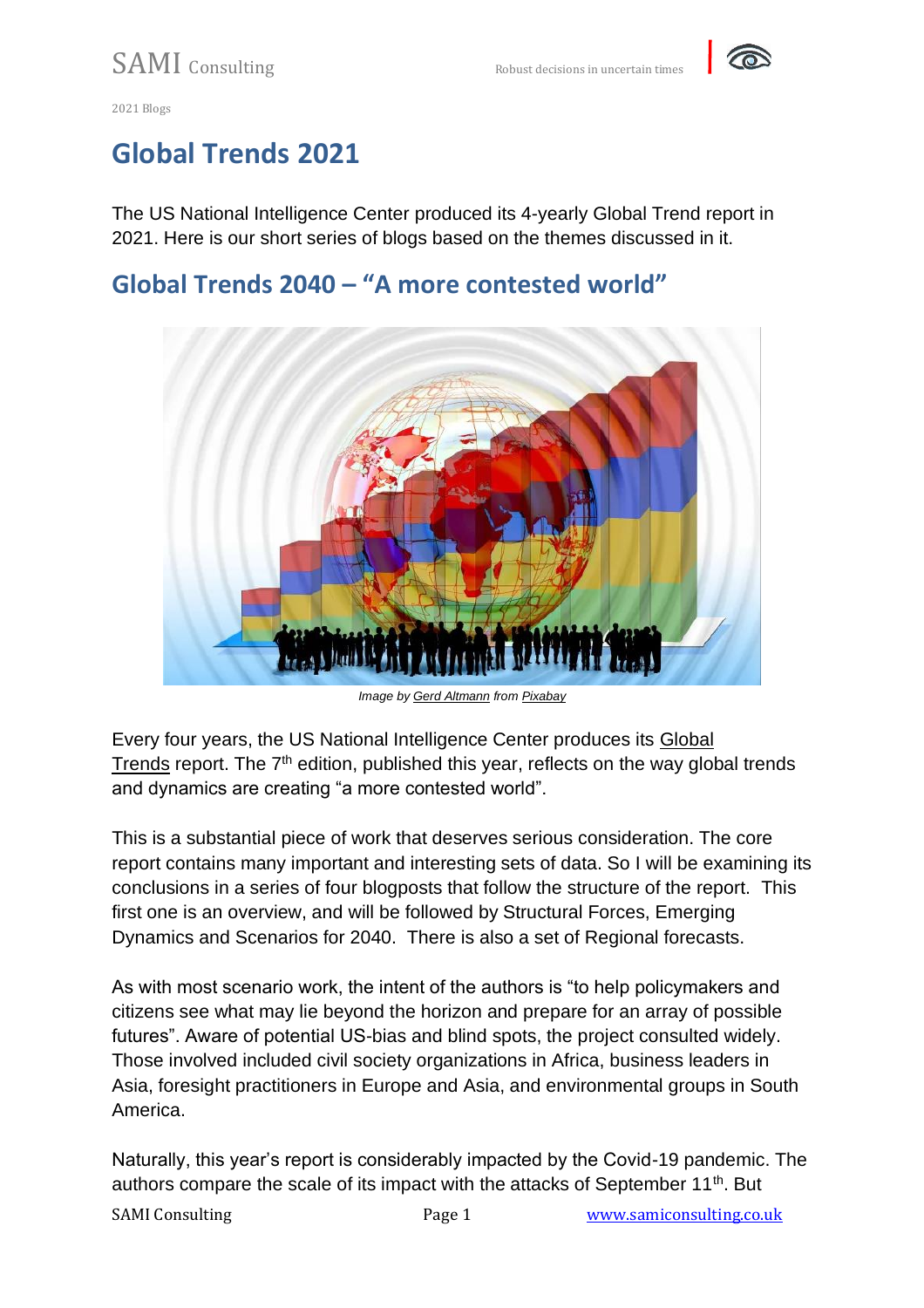

#### 2021 Blogs

before addressing that the report examines more **STRUCTURAL FORCES** likely to affect the future. Unsurprisingly, these are very similar to the "megatrends" identified by many organisations which SAMI summarised in our ["Meta](https://samiconsulting.co.uk/wp-content/uploads/2020/06/Meta-Megatrends-April.pdf)[megatrends"](https://samiconsulting.co.uk/wp-content/uploads/2020/06/Meta-Megatrends-April.pdf) document.

They begin with *demographics* where they note that over the next 20 years the global population slows and rapidly ages. Some countries, in Latin America, South Asia, and the Middle East and North Africa, benefit from an increase in working-age population, creating the potential for a demographic dividend. These will only be realised if there is continued improvement in *human development* – health, education and household prosperity. The report is concerned that recent progress will be difficult to sustain. Differing levels of success will increase unequal economic opportunities within and between countries and create more pressure over migration.

The second major structural force examined is the *environment* and climate change. They note that the effects of more frequent extreme weather events will fall disproportionately on poorer countries. The costs and benefits of adaptation and mitigation will not align, so co-ordinated global action will remain difficult.

Several *economic trends,* such as increasing debt burdens, are thought to reduce flexibility in several countries. Global platform corporations are increasingly likely to try to exert influence in political and social arenas, but may face a backlash of regulation. Continued GDP growth in Asian countries is thought unlikely to bring them up to match the US and Europe.

**Technology** is seen as continuing to be "used, spread, and then discarded at ever increasing speeds around the world". Despite offering the potential to mitigate many problems – such as climate change – the authors are concerned that technology development could create new tensions and threats to economic, military, and societal security.

These four forces relate closely to SAMI's "Six drivers of change". We split "technology" into digital and biotech, and we had a cultural, societal attitudes driver to capture different generational perspectives.

The next section addresses three **EMERGING DYNAMICS –** interacting and intersecting forces**.**

Their first is *societal* forces – akin to, but different from SAMI's "societal attitudes" driver. Here it is taken to mean a collapse in optimism about growth and instead a retreat into like-minded, sometimes populist, group identities. This undermines civic nationalism and increases volatility.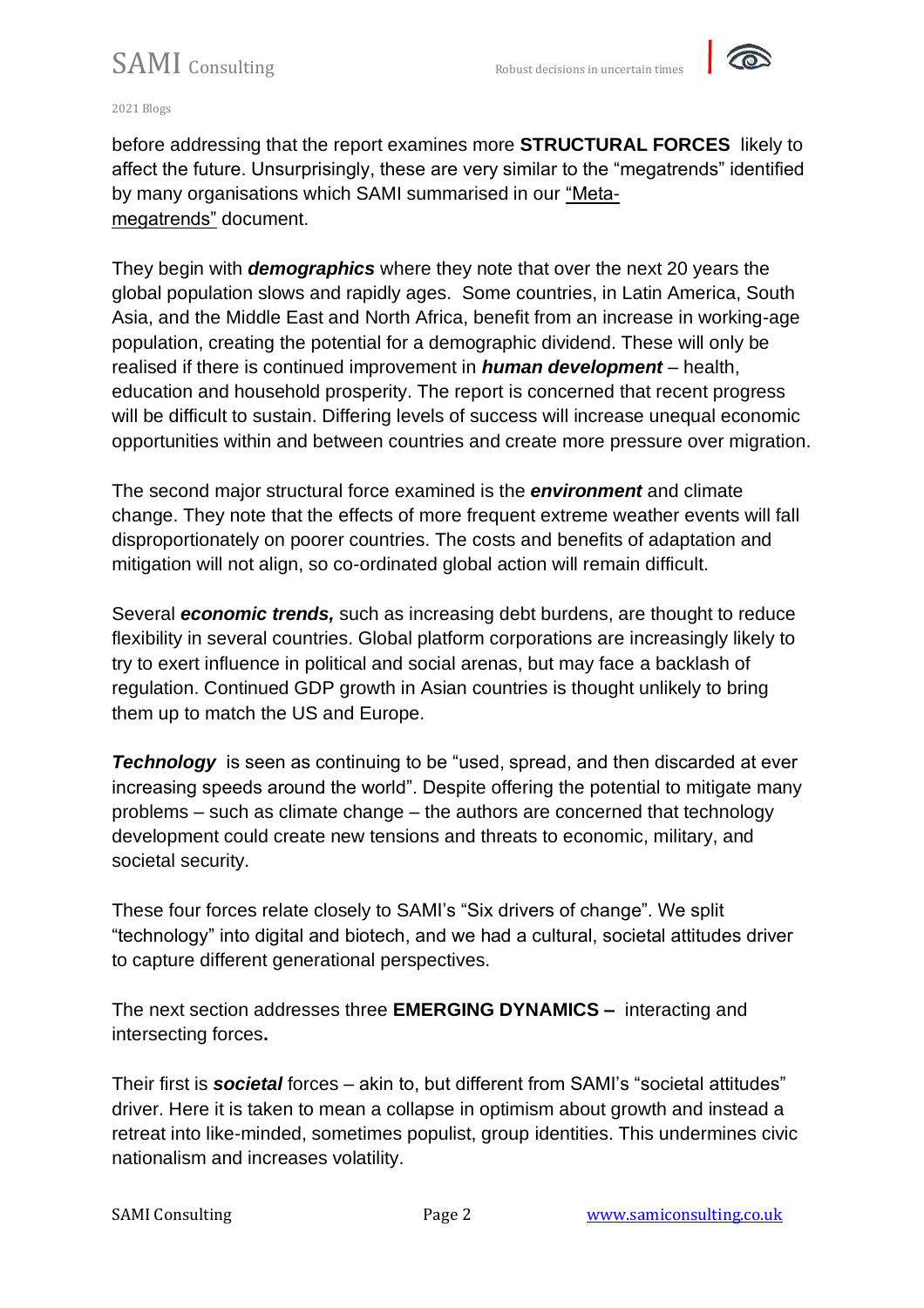

2021 Blogs

The second is the *state* and its role. Increasingly empowered and more demanding populations are putting governments under greater pressure at a time when they have fewer resources. "This widening gap portends more political volatility, erosion of democracy, and expanding roles for alternative providers of governance".

Finally at the level of the *International system,* a range of factors lead the authors to expect greater competition between China and a Western coalition led by the United States. Other powers will identify areas where they may exert influence. Overall they see a more conflict-prone and volatile geopolitical environment, with failing multilateralism, and a breakdown of transnational institutional arrangements.

This section also addresses the *future of terrorism.*

The structural forces and emerging dynamics are brought together to create five **GLOBAL SCENARIOS.** These are built out of considerations of three questions:

- How severe are the looming global challenges?
- How do states and non-state actors engage in the world, including focus and type of engagement?
- What do states prioritise for the future?

*Renaissance of Democracies* describes a future where the US and allies enable technology to improve quality of life around much of the world, easing social division and increasing trust in democratic structures. At the same time China and Russia atrophy as innovation is stifled.

*A World Adrift* is a future in which multinational institutions fall into decay, China increases its influence, but fails to take global leadership and major issues such as climate change remain unaddressed.

*Competitive co-existence* is a balance of economic power between the West and China, each recognising the need to collaborate on trade and other issues. Potential for open conflict is reduced, though challenges of long-tern climate change still remain.

*Separate silos* describes a world of political groupings looking to be self-sufficient, with fewer global supply chains and separate cyber domains. Vulnerable developing countries are caught in the middle and global issues scarcely addressed.

*Tragedy and mobilisation.* A global food catastrophe caused by climate change stimulates a concerted response revitalising multinational institutions. Rich countries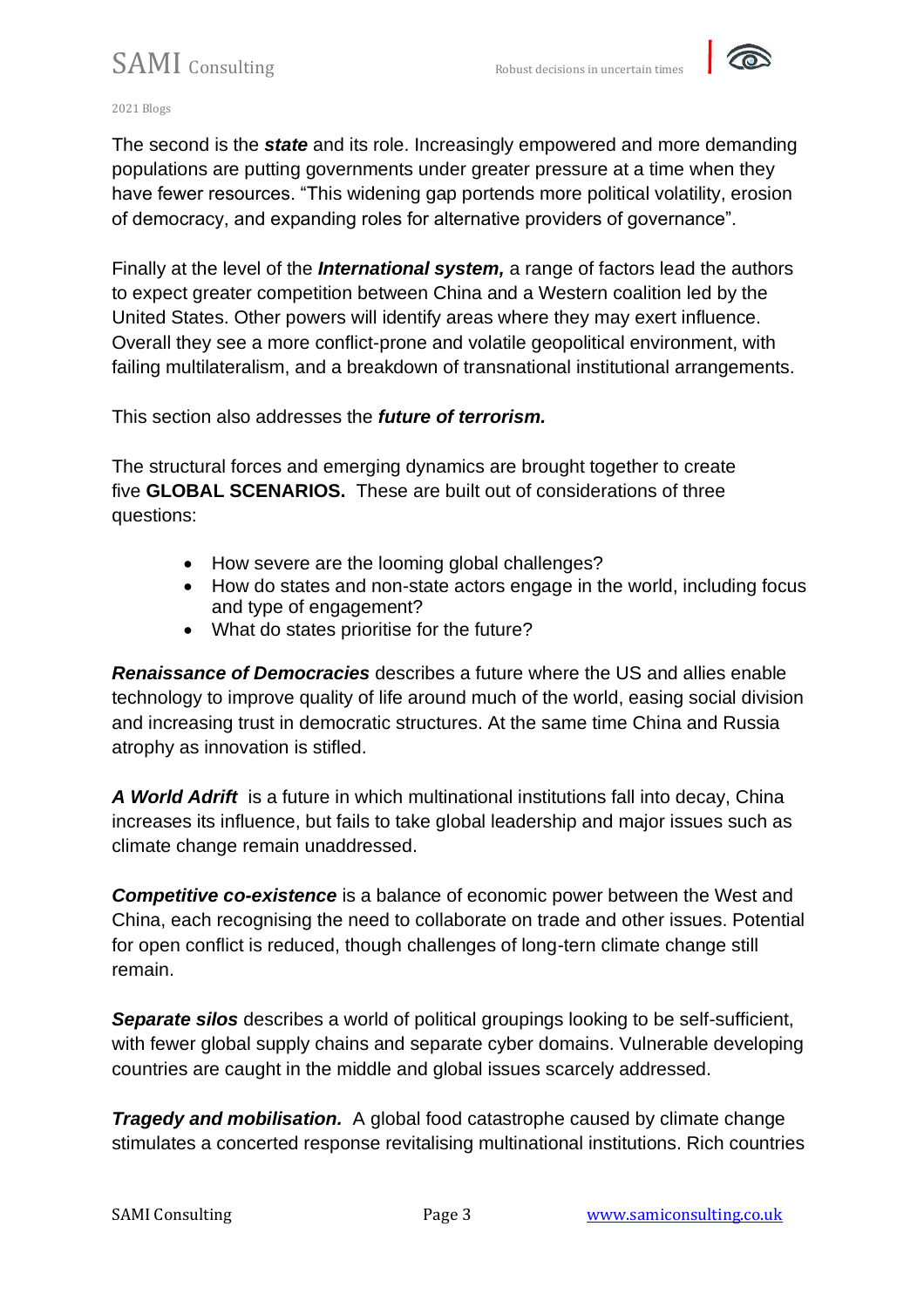

#### 2021 Blogs

help poorer ones and begin to address climate change and other global concerns, rolling out high-tech solutions across the world.

As always, the scenarios are not forecasts, expected to come true. Instead they highlight the wide range of possible outcomes and the need for flexible, robust and adaptive policies to deal with them.

Returning to the question of the **COVID-19 FACTOR,** the report examines its effects on global trends, accelerating or decelerating them.

In *Economic* terms, the pandemic has increased debt levels and disrupted global trade. The report suggests that governments will struggle with debt for years and that new supply chains well become fixed.

*Nationalism and Polarisation* were building before 2020, but have been accentuated by restrictions on travel, vaccine supply problems and the search for scapegoats.

Existing *inequality* has been exposed and deepened. The digital divide was highlighted and could spur efforts to improve internet access worldwide.

**Governance** is strained. In open societies trust in authorities has been challenged; in repressive ones, leaders had taken the opportunity to remove liberties.

*Failing international co-operation.* Bodies like WHO and UN have been scarred and failed to overcome protectionist inclinations. On the plus side there could be a reaction against this with new reforms.

*Elevating non-state actors:* Gates foundation and private sector pharma have been the main leaders through the pandemic and represent a better approach to future challenges.

Reversals to *human progress* on health and education are anticipated because of budget challenges.

Overall the authors lean towards the pessimistic – maybe this is a function of their role, alerting the Government to potential risks. There is no suggestion of "build back better", "Green New Deal" or "we're only safe when everywhere is safe", though there is a nod to the EU's economic rescue package and a suggestion this could improve integration.

The report ends the section with a manifesto for futurists everywhere: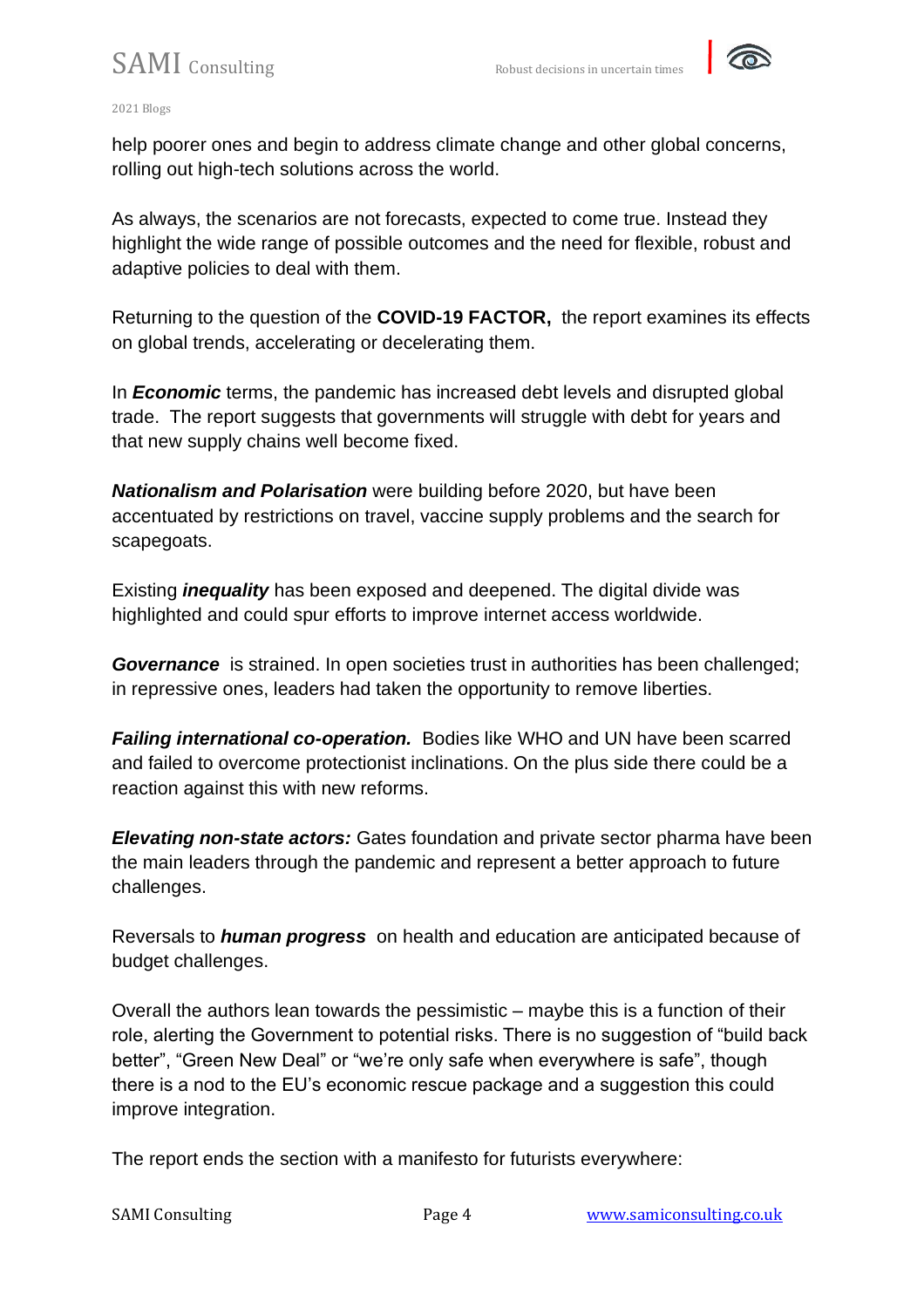

2021 Blogs

*"We must be ever vigilant, asking better questions, frequently challenging our assumptions, checking our biases, and looking for weak signals of change. We need to expect the unexpected and apply the lessons of this pandemic to our craft in the future."*

Future blogposts will explore the NIC's analysis in each of the sections in more detail.

*Written by Huw Williams, SAMI Principal, Published 14 April 2021*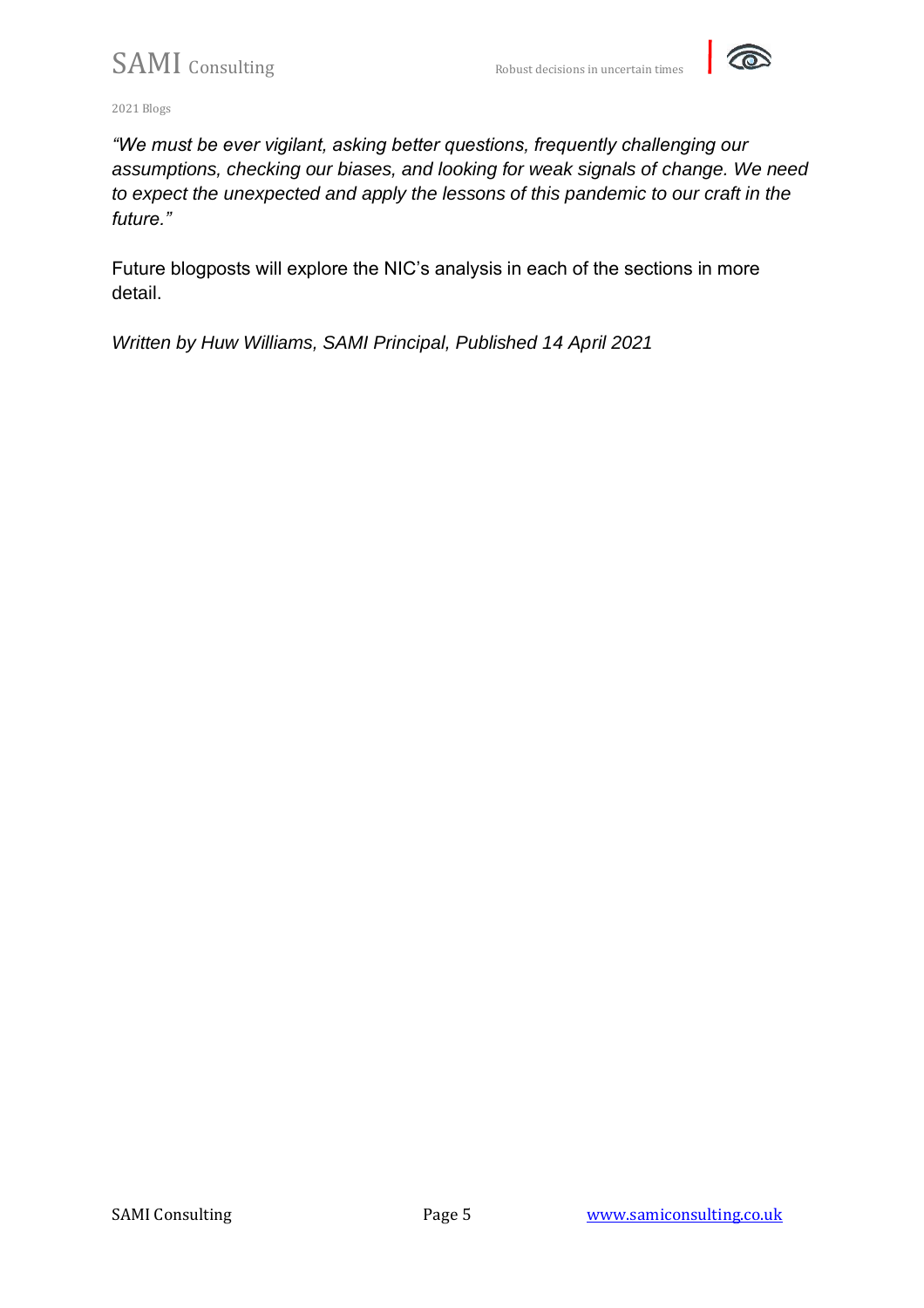

## **Global Trends 2040 – Structural forces**



*Image by [Gerd Altmann](https://pixabay.com/users/geralt-9301/?utm_source=link-attribution&utm_medium=referral&utm_campaign=image&utm_content=1445461) from [Pixabay](https://pixabay.com/?utm_source=link-attribution&utm_medium=referral&utm_campaign=image&utm_content=1445461)*

We recently posted an overview of the US National Intelligence Center produces its [Global Trends](https://www.dni.gov/files/ODNI/documents/assessments/GlobalTrends_2040.pdf) report – "A more contested world". In this post we look in more detail at the *"Structural forces",* the demographic, environmental, economic, and technological developments shaping the world we will live in.

## **DEMOGRAPHICS and HUMAN DEVELOPMENT**

### *Ageing populations*

Population growth is forecast to slow over the period to 2040 (UN Population Division) with global population reaching 9.2 billion. But the pattern of growth varies considerably:

- Median ages in developed countries will increase by 2040: Japan and South Korea over 53; Europe over 47, with Greece, Italy, and Spain ageing fastest. A greater share of national income will have to be diverted to pensions and healthcare.
- Working-age populations in South Asia, Latin America, and the Middle East and North Africa will be over 65%. With fewer dependents, these countries have the potential for higher household savings and investment in human development.
- More than one-third of Sub-Saharan Africa's population will be younger than 15 in 2040, Other populous countries still below the median age threshold in 2040 include Afghanistan, Egypt, and Pakistan. These will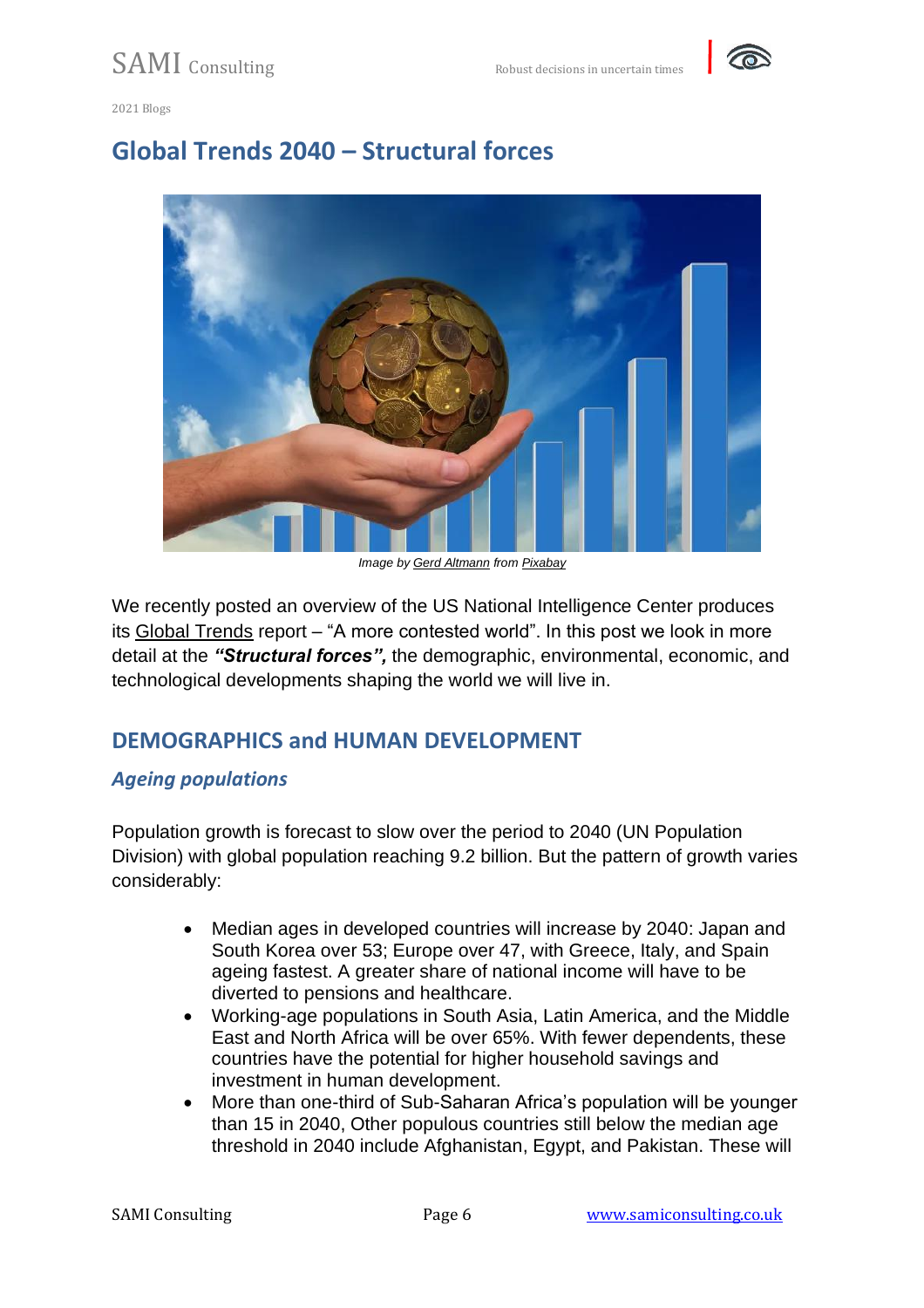

be challenged to meet the basic needs of their populations with pressure on infrastructure, education, and healthcare.

### *Urbanisation*

The urban population share will rise from 56% in 2020 to nearly two-thirds by 2040, with the world's least developed countries having the fastest growing urban populations. Urbanization has historically been a key driver of economic development. However, rapidly urbanizing poorer countries will find funding the necessary infrastructure and public services difficult. Food insecurity is an issue. Many of these cities are also at risk from climate change, but protective infrastructure—flood control and sturdy housing—has not kept pace.

### *Human Development*

During the past 20 years, at least 1.2 billion people were lifted out of poverty. Basic improvements in healthcare, education, and gender equality generated rising per capita incomes. However, the report suggests that this progress will stall due to uneven economic growth and the fact that the easiest gains have already been made.

Lower birthrates have led to greater educational opportunities for women (and vice versa). However, there remain many patriarchal societies which limit women's rights, notably to land ownership. Infant mortality has fallen, but again the report's authors are pessimistic about the prospects of it falling much further. Similarly, they suggest advances in education have peaked.

Future health challenges include: stalled progress on combating infectious disease; growing antimicrobial resistance; rising levels of non-communicable disease; increasing strains on mental health, especially among youth.

### *Middle class and income inequality*

The rise in middle class and decrease in proportion of poor people seen over 2000 to 2020 will both flatten off. Across many countries, the high per capita income growth of the past 20 years is unlikely to be repeated, as global productivity growth falls and the working-age population boom ends in most regions.

### *Migration*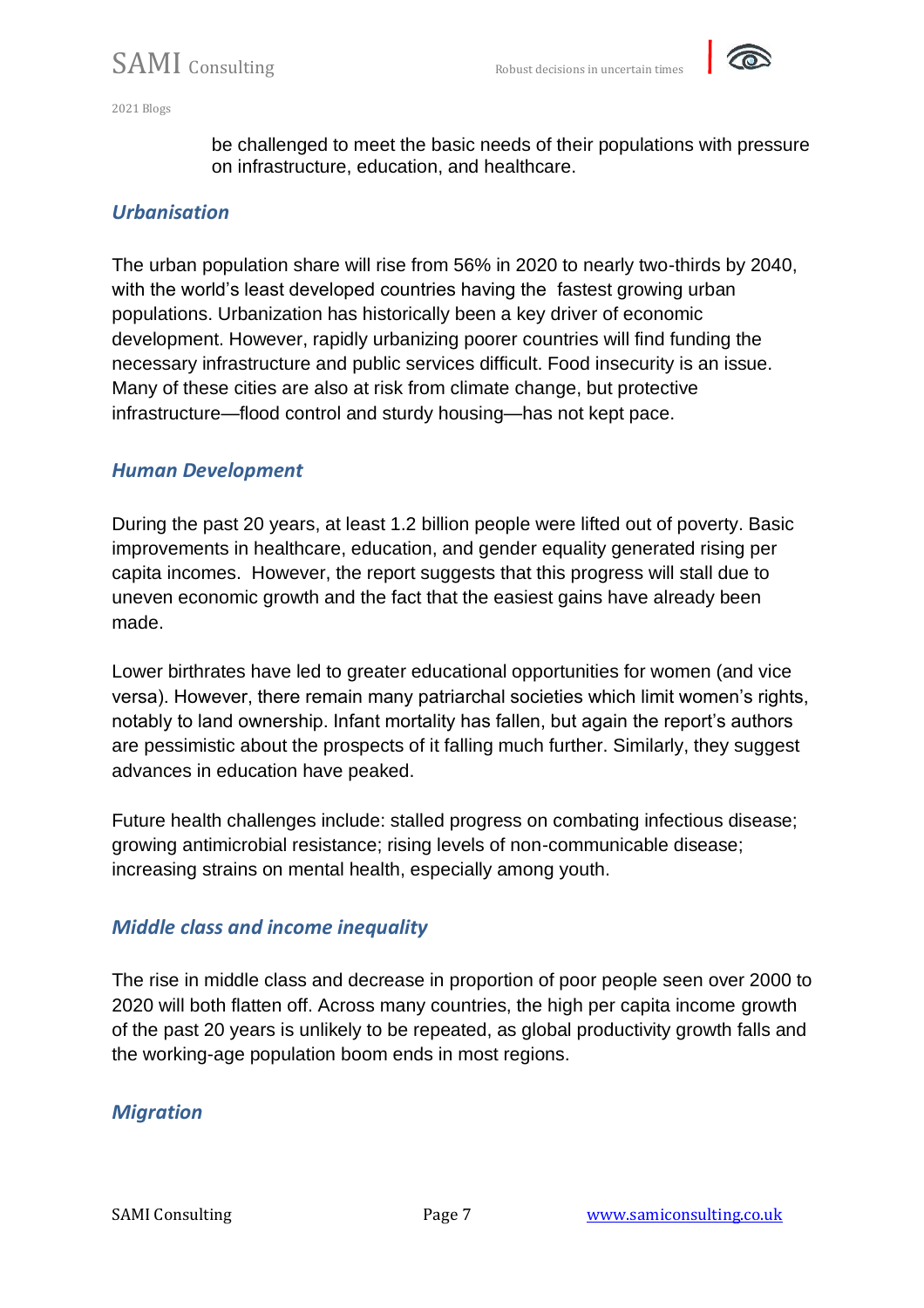

2021 Blogs

Migration flows clearly reflect wage differentials between countries— from smaller, middle-income economies to larger, high-income economies. Rapid population growth will drive continued emigration from Sub-Saharan Africa, but many other developing countries are nearing the end of peak emigration.

Greater need for workers in aging countries is a pull factor in European and Asian countries. Ageing European countries and Japan are expanding policies to attract immigrants. These could clash with strong cultural preferences for maintaining national identity and ethnic homogeneity.

## **ENVIRONMENT**

The report's basic argument in this area is that the combined effects of climate change and environmental degradation will erode human security which, despite mitigation efforts, will result in unequal burdens and increased instability and conflict. Neither the burdens nor the benefits will be evenly distributed within or between countries, heightening competition, contributing to political instability, and straining military readiness.

Global warming and its effects on climate are now fairly well accepted: melting arctic ice, rising sea levels, more extreme weather events, soil degradation, water misuse and pollution. Consequences such as food and water insecurity, threats to health, loss of biodiversity and migration are also much discussed.

We can see some more united political responses globally, though the speed of change to "net zero" is still debated. The authors identify the usual renewable energy technologies, but argue that carbon capture will still be needed. They also suggest exploring geo-engineering solutions such as solar radiation management (reflecting the sun's rays back into space), despite "possibly catastrophic unintended side effects".

Second-order effects identified include:

- Tensions between climate activists and those bearing increased costs (eg *gilets jaunes*)
- Increasing demands that developed countries provide financing to help vulnerable populations adapt
- Heightened competition over food, mineral, water, and energy sources, notably in the Arctic.

Less often discussed is the effect on petro-states of a shift to renewable energy. Leverage in energy markets will instead shift to competition for key minerals, particularly cobalt and lithium for batteries and rare earths for magnets in electric motors.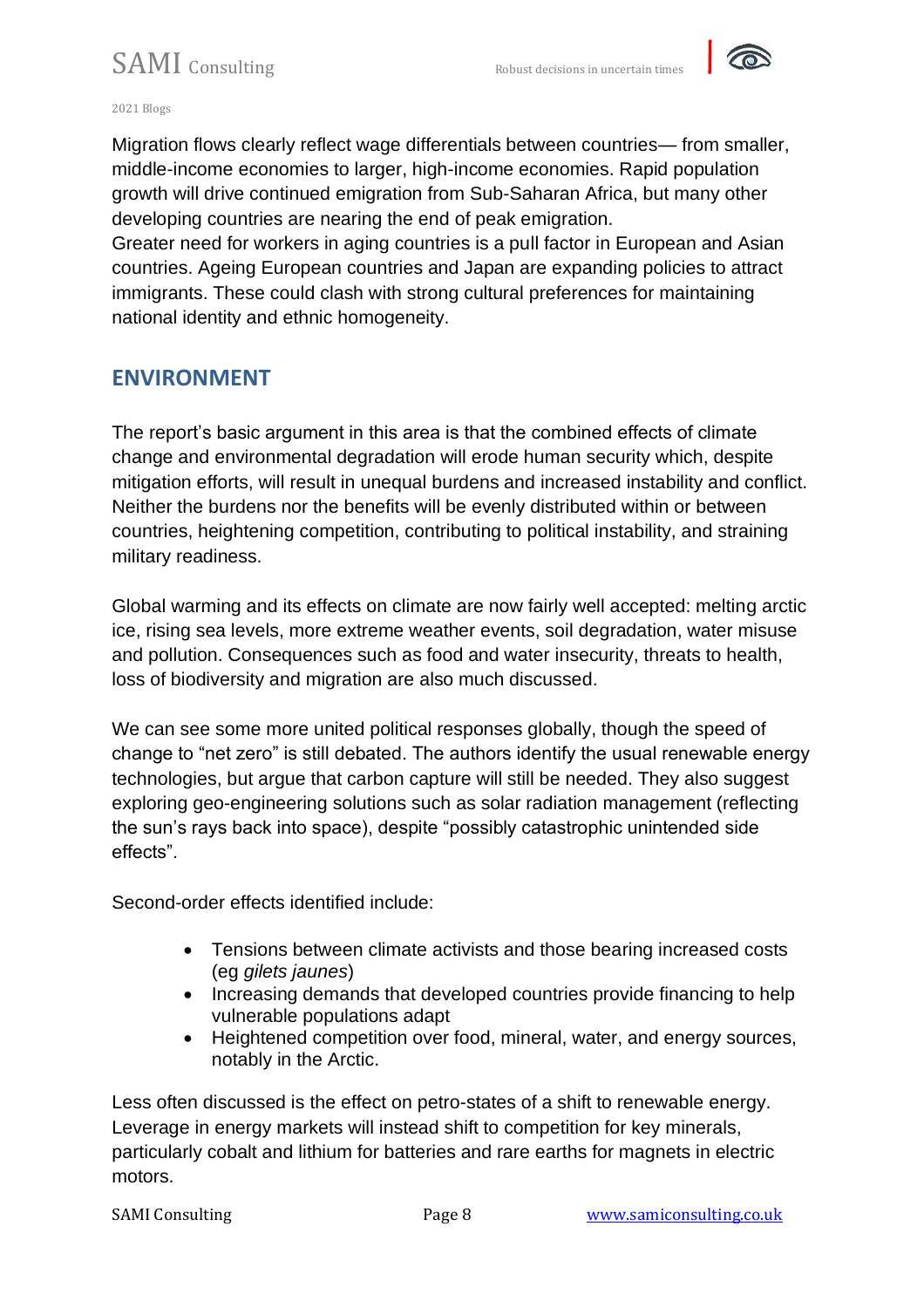

## **ECONOMICS**

The report predicts an "evolving international economic order" with:

- Increasing national debt (even before the pandemic)
- Fragmenting trade environment
- Changes in global competitiveness
- More powerful private corporations
- Employment disruptions

leading to:

- Constrained government spending
- Diversified globalisation
- Economic activity shifting to Asia
- Large firms shaping connectedness.

The report is particularly concerned about high levels of debt. The economic costs of aging will strain public finances in all G20 economies raising difficult questions around reducing benefits and healthcare support or raising taxes. Continuing low interest rates reduce the burden of servicing the debt. However, some emerging and developing economies have financed debt with external borrowing so could face a debt crisis because local currency depreciation.

The disruptive effects of technology – automation, AI – on employment patterns are also identified. The WEF report estimating that automation will create more jobs than it destroys is quoted. However, that still implies significant displacement, and the growth of "virtual" jobs – non-geographically specific work facilitated by online platforms. New production technologies could diminish the attractiveness the Far East and accelerate reorientation of supply chains.

The faster economic growth in Asia could lead to some of the world's most populous countries being among the world's largest economies by 2040. Indonesia, the fourth most populous, could be one of the top 10 economies by 2040. However, their standards of living are likely to remain well below those of advanced economies. These economies could increasingly demand more influence over international organizations like the IMF and WTO, to reflect their economic interests, rather than those of advanced economies.

## **TECHNOLOGY**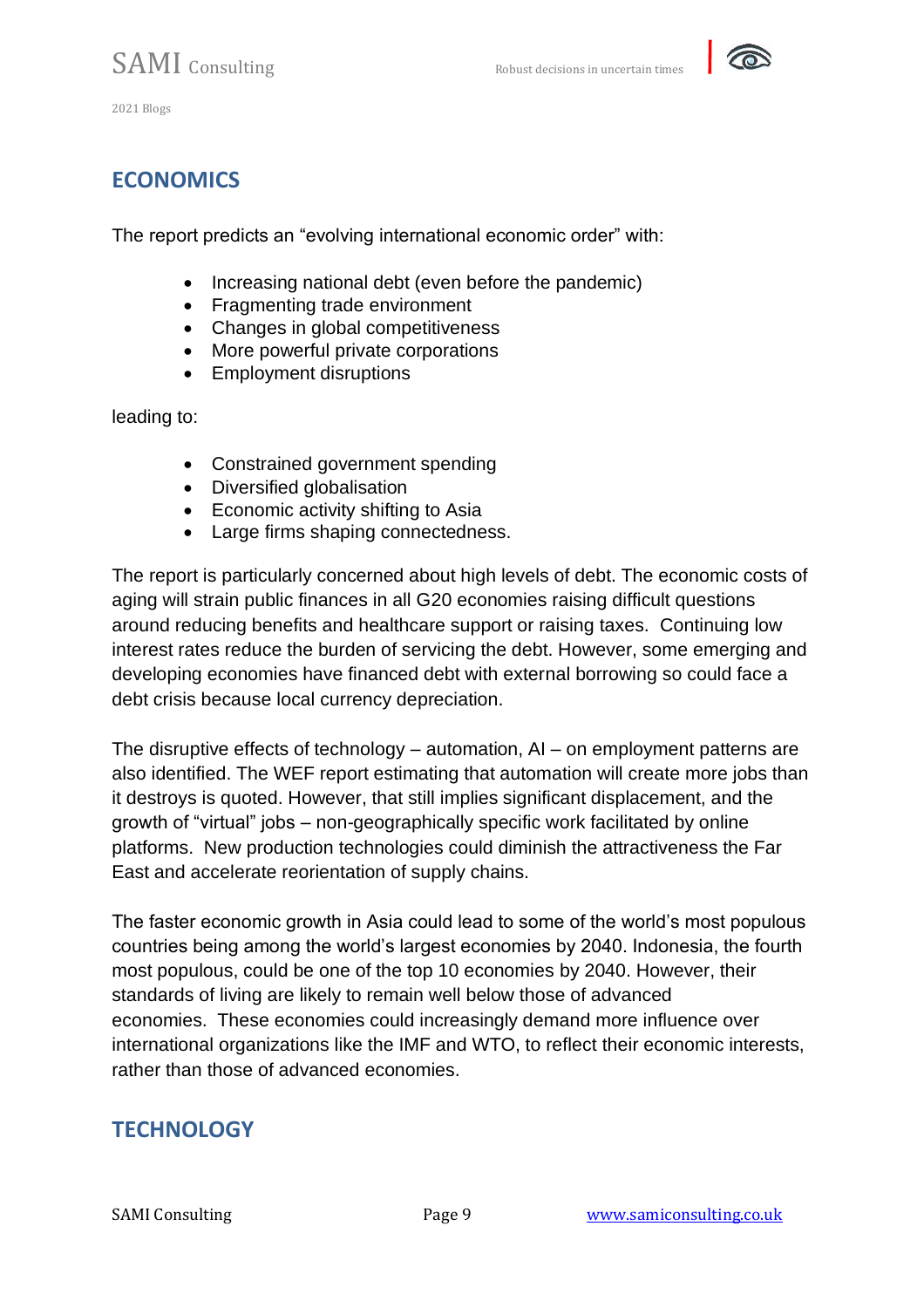

#### 2021 Blogs

The report reviews major developments in AI, smart materials and manufacturing, and biotechnology (there is a very interesting infographic on the benefits and risks of biotech applications). But it goes beyond that to consider the wider social and geopolitical implications.

The race for technological dominance will lead to competition for talent, knowledge, and markets. State-led economies may have an advantage in directing and concentrating resources but may lack the benefits of more open, creative, and competitive environments. With technology timelines shrinking, planned economies may be able to react faster to emerging technology developments, potentially at the cost of reduced technological diversity and efficiency.

A hyper-connected world could raise concerns about privacy and anonymity. New tools to monitor populations will enable better service provision and security but at the same time enable enhanced surveillance and control. Patterns of crime will change. Cyber-security is a fundamental concern – global enforcement will be a major issue.

The speed of technological advance will continue to increase, as epitomised by the rapid development of Covid-19 vaccines.

Inequalities within and between states could be increased as those with the access, ability, and will to adapt win out at the expense of those who are unable or unwilling to change. Regulation and ethical guidelines will struggle keep pace.

Technological disruption to industries and supply chains could disproportionately affect less advanced economies. New jobs will require new skills at an everincreasing rate: perhaps a limit to growth.

Finally, there are high impact low probability existential risks, from AI, nano-tech, biotech and cyber-attacks on nuclear facilities. The Covid-19 virus may not have escaped from a Chinese laboratory, but in future some other deadly manufactured virus could have an even worse impact.

Overall, this section of the report covers mainly familiar ground on "megatrends". Its context means that conclusions are oriented towards geo-political dynamics, especially the threats to the current status quo. Despite many positive developments in the last 20 years, the authors tend to conclude that they have run their course. They lean towards a pessimistic view of the future, possibly because they see their role as flying warning flags. If one were more optimistic, there are plenty of areas where the same trends could lead to a better, fairer and more sustainable world.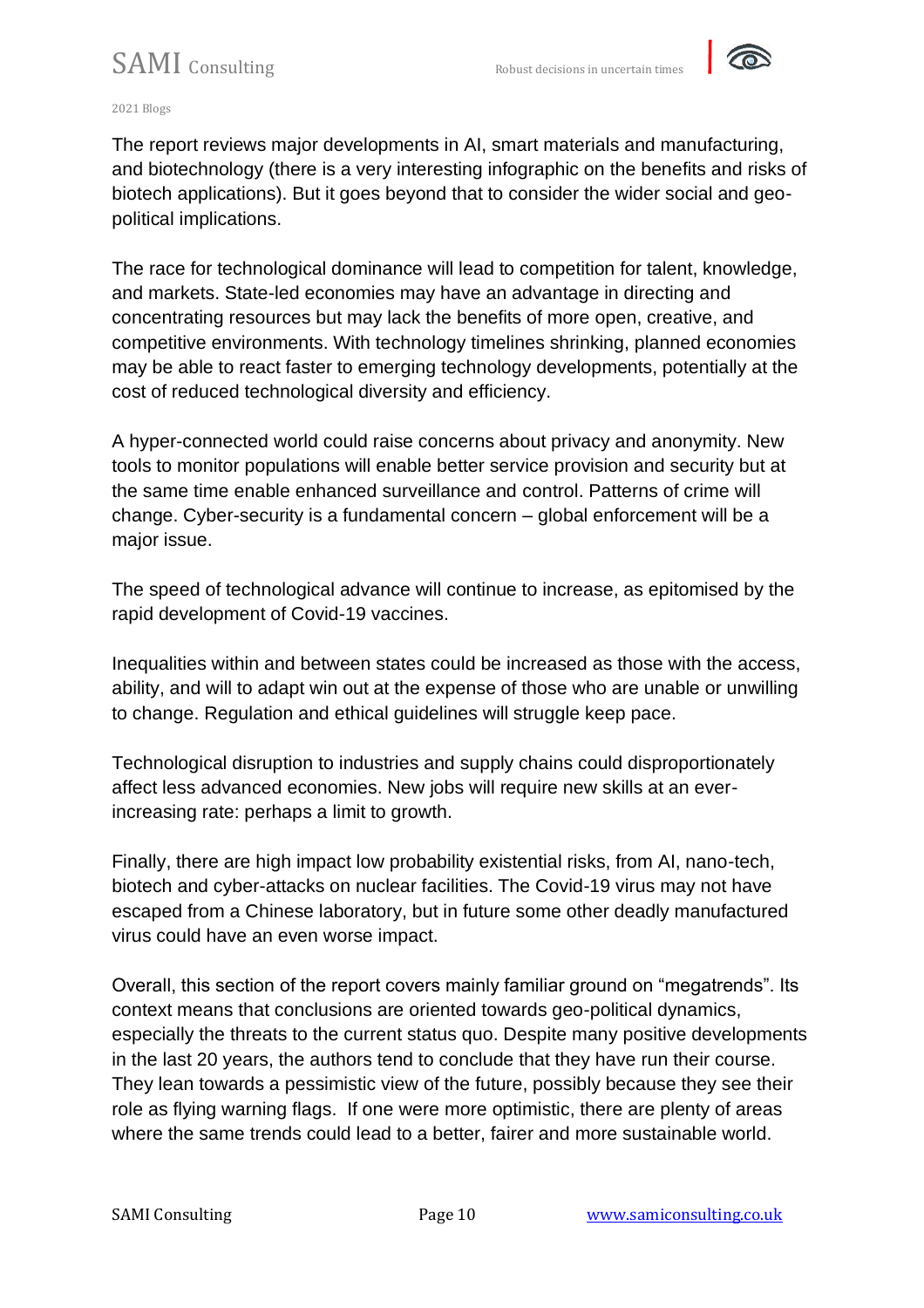

2021 Blogs

The next blogpost in this series – **"Emerging Dynamics"** – addresses societal, state and international changes.

*Written by Huw Williams, SAMI Principal, Published 28 April 2021*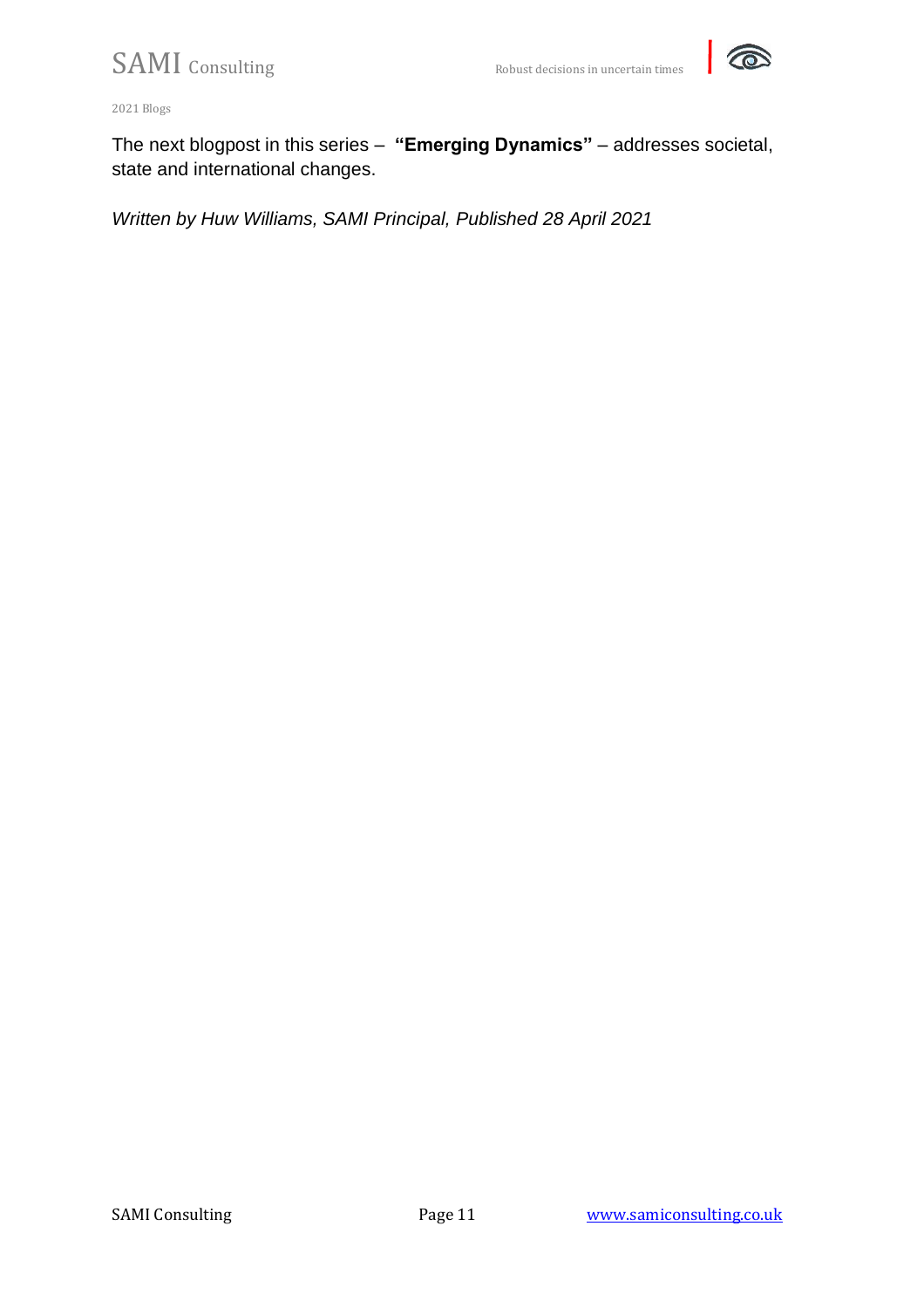



## **Global Trends 2040 – Emerging dynamics**



*Image by Gerd Altmann from Pixabay*

This latest post in our series on the US National Intelligence Center [Global](https://www.dni.gov/files/ODNI/documents/assessments/GlobalTrends_2040.pdf)  [Trends](https://www.dni.gov/files/ODNI/documents/assessments/GlobalTrends_2040.pdf) report – "A more contested world" covers the section they call *"Emerging Dynamics".* Having looked at the structural forces – "megatrends" – in the previous section, here they address how those forces play out with regard to the cohesiveness of societies, resilience of states and types of interaction between states at the international level.

They see people in many countries as pessimistic and distrustful of leaders, and communities increasingly fragmented and in conflict, with competing goals. Governments face tighter resources and mounting governance challenges. The rivalry between the United States and China forces starker choices on other actors. Increased competition over international rules and norms will undermine global multilateralism, and international order.

## **SOCIETAL: DISILLUSIONED, INFORMED, AND DIVIDED**

Potentially slower growth and smaller gains in human development means populations

are increasingly pessimistic about their prospects, frustrated with government performance, and believe governments are favouring elites or pursuing the wrong policies. Covid-19 is increasing these pressures. Less than a quarter of those polled in France, Germany, and Japan believe they will be better off in 2025. More than half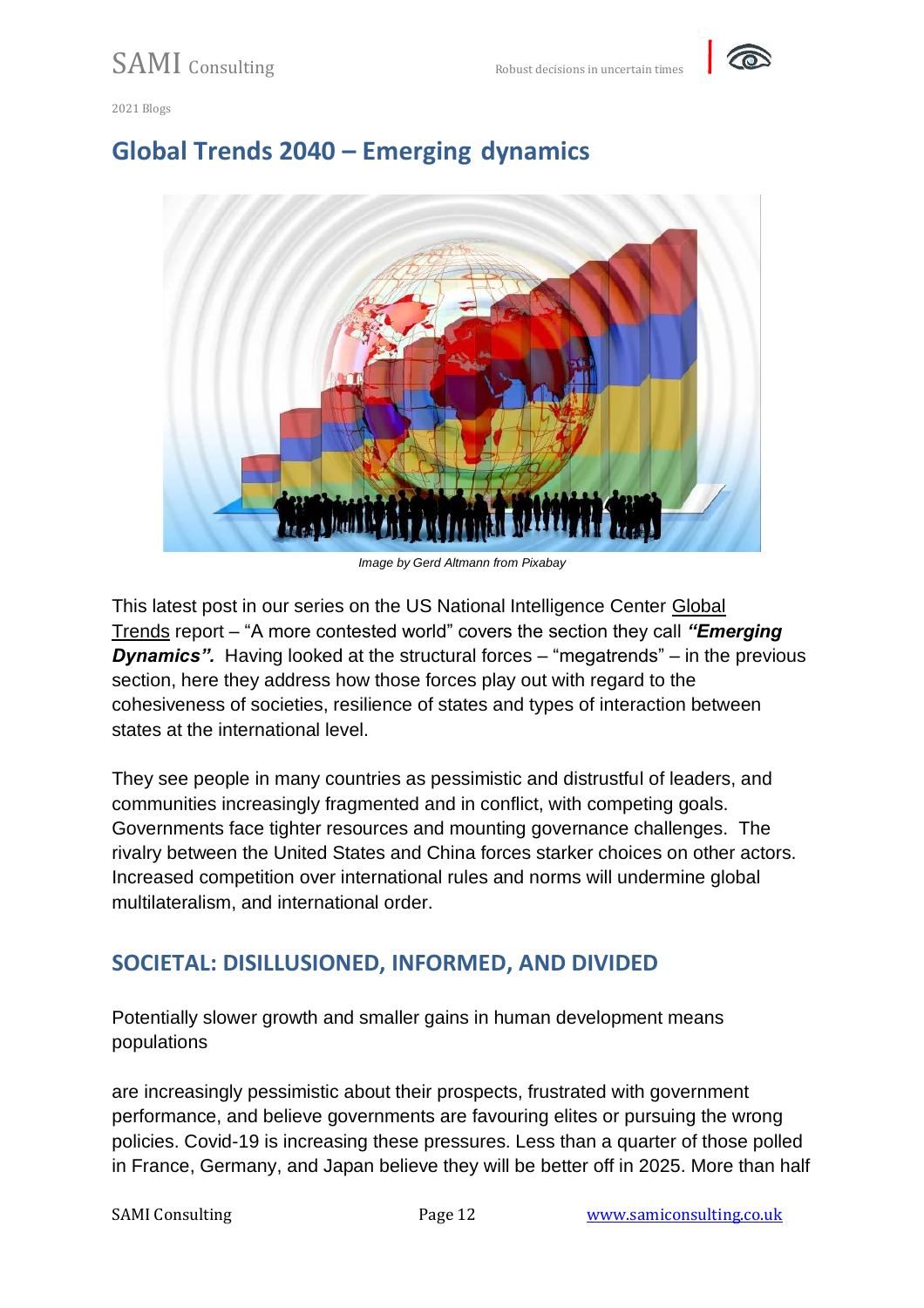

of the public say the "system" is failing them. AI and greater internet access could increase distrust as people find it harder to establish what is "real", have channels to vent their anger and become more concerned about state surveillance.

People in every region are turning to familiar and like-minded groups for community and a sense of security. In turn, this is leading to more influential roles for identity groups in societal and political dynamics but also generating divisions and contention. In developing regions where populations are growing fastest, including Africa, South Asia, there is greater participation in religion. Intensifying and competing identity dynamics are likely to provoke increasing polarisation, societal divisions, and in some cases, unrest and violence.

These competing identities are challenging conceptions of national identity, but in some countries exclusionary notions of nationalism are creating dangers for minorities and increasing anti-immigrant attitudes. In countries like India and Turkey these forces are deliberately harnessed to bolster the regime.

Improved access to technology is empowering the public, providing new opportunities for political participation, and making them more demanding, more concerned to protect what they have. Combined with different interest groups and identities this means demands are more varied, contradictory, and difficult to address. This will put even more pressure on governments, and we could see more mass protests, boycotts, civil disobedience, and even violence. "During the next two decades, these multiple paths for channelling discontent are likely to present an increasingly potent force with a mix of implications for social cohesion."

## **STATE: TENSIONS, TURBULENCE, AND TRANSFORMATION**

All these societal tensions make governing difficult increasing demands on established order. At the same time, governments' capabilities are reducing as demographics, climate change and slow economic growth, not to mention recovery from the pandemic, take their toll. The report suggests that this "disequilibrium" could result in either:

- Democracy in crisis, authoritarian regimes may also be vulnerable
- "Adaptive governance" with non-state actors and more local activity
- New models of governance

Key democratic traits – including freedom of expression and the press, judicial independence, and protections for minorities – are deteriorating globally with countries sliding in the direction of greater authoritarianism. Illiberal leaders undermining democratic norms and institutions and civil liberties have been enabled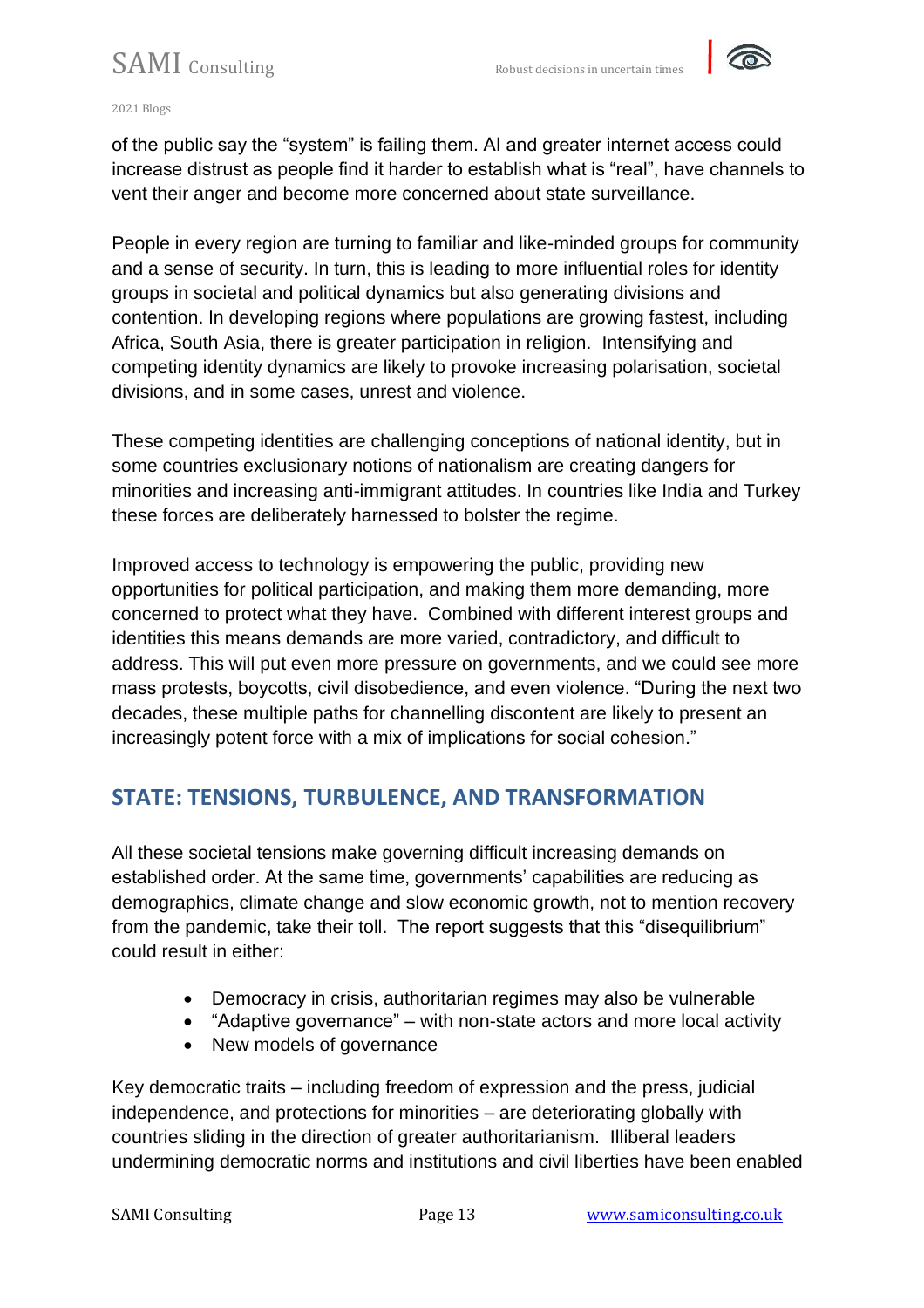

by public distrust of established parties and elites, and anxieties about economic dislocations and immigration. China, Russia and other actors, in varying ways, are undermining democracies and supporting illiberal regimes.

On the other hand authoritarian regimes are at risk too. Greater access to information could challenge the corrupt aspects of many governing parties.

The report suggests that the rise of "adaptive governance" where non-state actors complement, compete with, and in some cases replace the state. Insurgent groups and criminal organizations are filling in the governance gap and expanding their influence by providing employment and social services, ranging from healthcare and education to security and trash collection. In the pandemic, corporations, philanthropies, technology companies, and research and academic institutions worked in concert with governments to produce breakthroughs at record speeds.

Civil society and local governance has filled gaps providing humanitarian relief and welfare services, often supported by new technology. Local governance offers the chance new models that are closer to the community and building greater trust and legitimacy.

## **INTERNATIONAL: MORE CONTESTED, UNCERTAIN, AND CONFLICT-PRONE**

Internationally the report argues we will see a more volatile and confrontational geopolitical environment. The rivalry between the US and China will strain and realign existing alliances. Other powerful actors – Russia, EU, India, regional powers and non-state actors – will contribute a dynamic and unstable international environment. Multinational organisations like the WTO and UN will struggle, and the possibility of violent conflict becomes worryingly real. There are major problems in developing new international norms in new fields: Biotechnology; Artificial Intelligence; Cyber security and conflict; Arctic access and resource extraction.

The authors believe that the UK is likely to continue to punch above its weight internationally given its strong military and financial sector and its global focus. They suggest that its nuclear capabilities and permanent UN Security Council membership add to its global influence, but that a splintering of the union would leave it struggling to maintain its global presence.

Global conflict will be more multi-layered – no longer is the only option full-on nuclear war. There is a spectrum of conflict: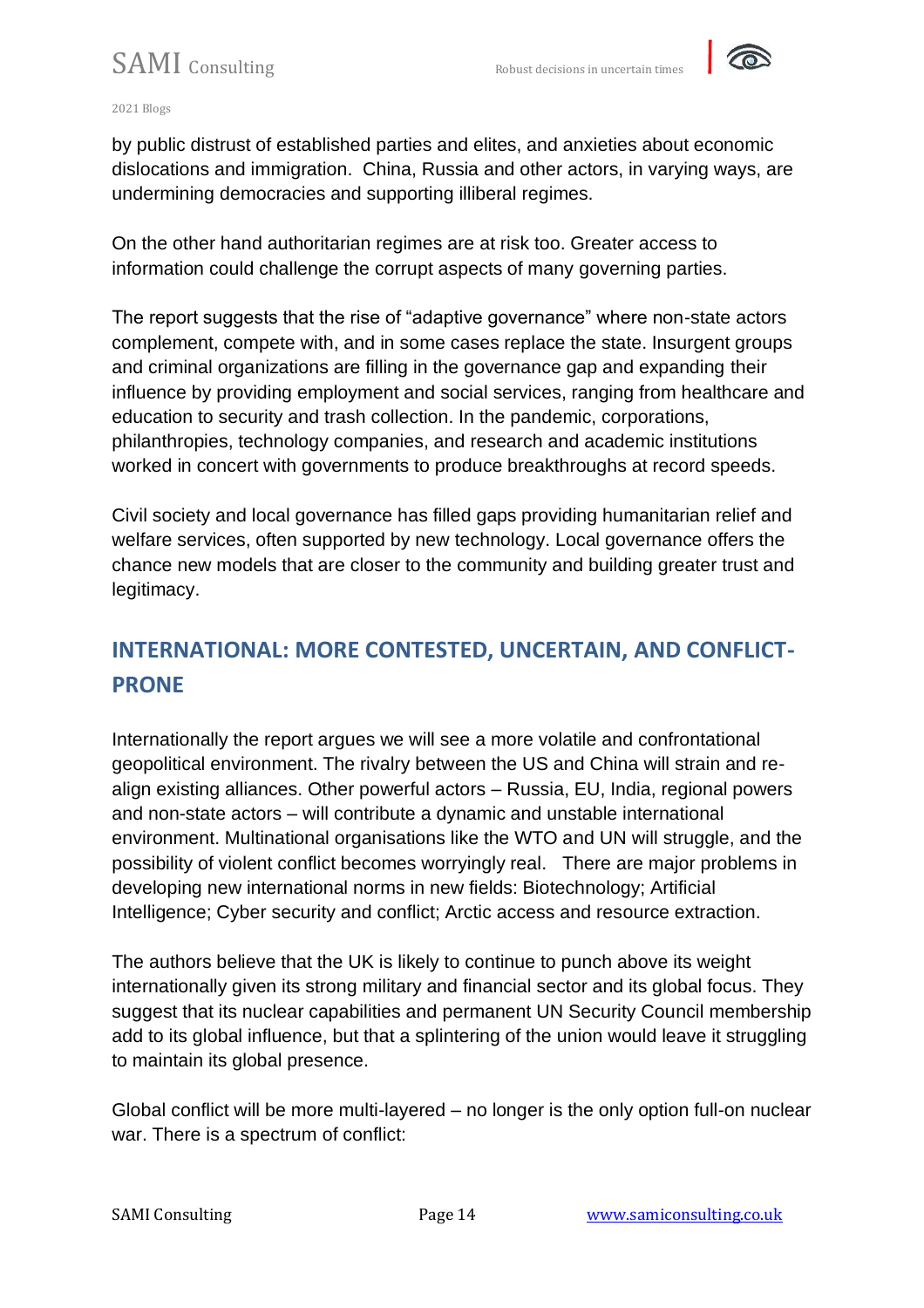

- From Cyber attacks and economic coercion (Belt and Road Initiative, vaccines)
- Through irregular forces, militias and assassination
- To blockades, formal military action
- Up to nuclear and WMD.

In a multi-polar, dynamic and confused world, deterrence becomes much more difficult. Arms control treaties are increasingly unsustainable. Terrorism remains a major threat.

Again, the report takes a pessimistic view of the future, though I have to confess that at the inter-state level I am no more optimistic. SAMI has done a lot of analysis of geo-political dynamics off the back of an EC project. We hope to be able to share that with you shortly. At a societal level however I do see more signs of collaboration and cohesion.

In the last of my reviews of the report I will be looking at the **Scenarios for 2040.**

*Written by Huw Williams, SAMI Principal, Published 12 May 2021*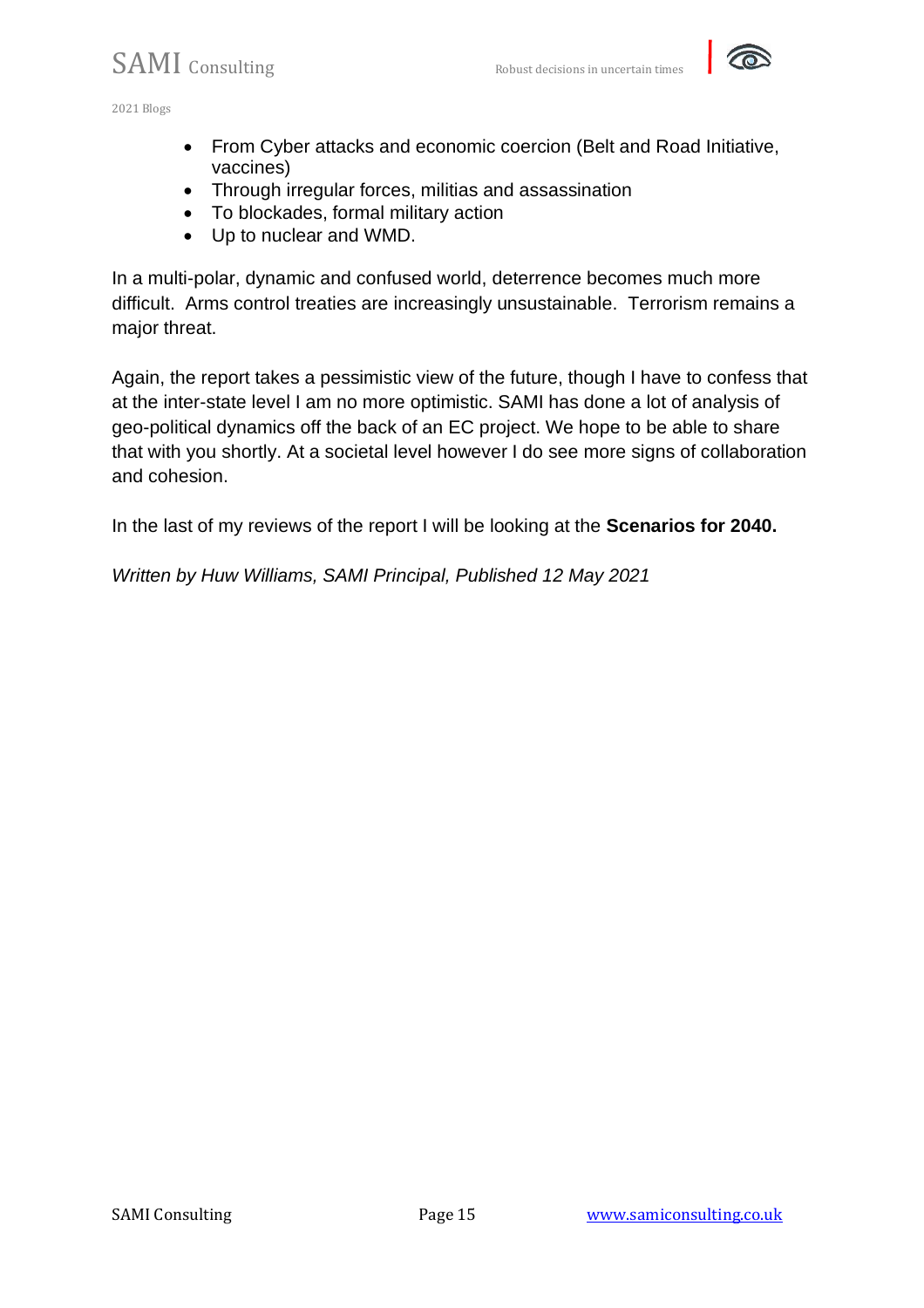

## **Global Trends 2040 – Five scenarios**



*Image by [Gerd Altmann](https://pixabay.com/users/geralt-9301/?utm_source=link-attribution&utm_medium=referral&utm_campaign=image&utm_content=593751) fr*

This is the last post in our series on the US National Intelligence Center Global [Trends](https://www.dni.gov/files/ODNI/documents/assessments/GlobalTrends_2040.pdf) report – "A more contested world". NIC produced five scenarios for 2040, as a way of "Charting the future through uncertainty".

The scenarios were shaped by exploring three key questions or uncertainties:

- How severe are the looming global challenges?
- How do states and non-state actors engage in the world, including focus and type of engagement?
- What do states prioritize for the future?

Common to each were the themes of shared global challenges, fragmentation, disequilibrium, adaptation, and greater contestation.

Three of the five scenarios are based around the balance between China and the West:

- *Renaissance of Democracies*: where the United States leads a resurgence of democracies
- *A World Adrift*: where China is the leading but not globally dominant state
- *Competitive Coexistence:* where the United States and China prosper and compete for leadership

The other two posit more radical, severe global discontinuities:

• *Separate Silos:* globalization has broken down, and economic and security blocs emerge to protect states from mounting threats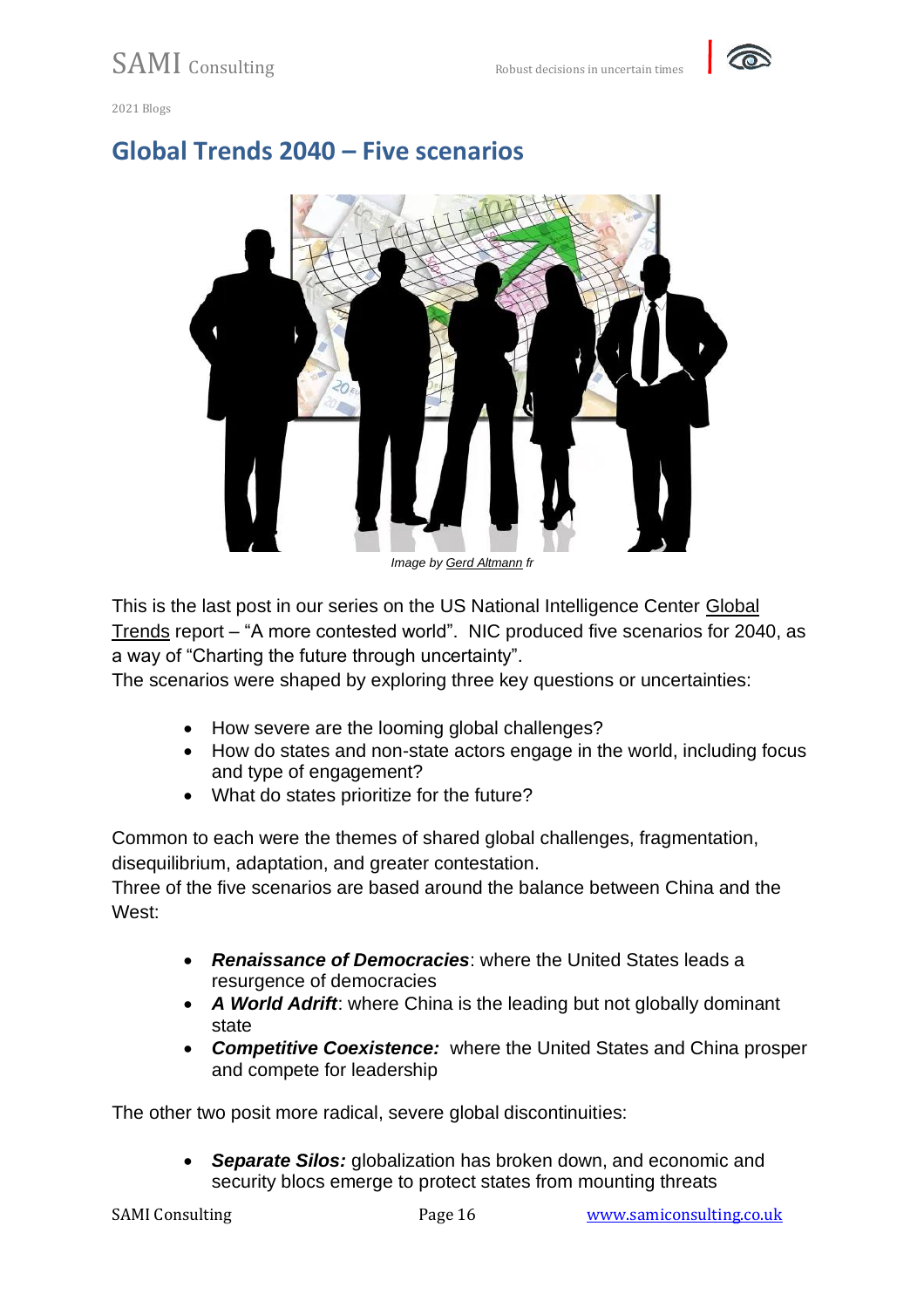• *Tragedy and Mobilization*: bottom-up, revolutionary change follows on the heels of devastating global environmental crises.

## **RENAISSANCE OF DEMOCRACIES**

In this scenario, technological advances spurred economic growth. The West (and its Asian allies) strengthened its global leadership in the fourth industrial revolution and biotechnology. This enabled democratic governments to deliver services and provide security more effectively. In this context they were able to improve transparency, reduce corruption and generally increase civic confidence and social cohesion. Increased international collaboration and strengthened global institutions made major progress on climate change mitigation, cyber-security and developed consensus on the Arctic, AI ethics and space.

China on the other hand increased digital repression, limiting any free expression and inhibiting innovation. Its aging population, high public and private debt, and inefficient state-directed economic model blocked the country's transition to a consumer economy. Russia also declined because of a stagnating workforce, overreliance on energy exports, and post-Putin elite infighting. Both regimes continue to make belligerent noises – on behalf of ethnic Russians in Eastern Europe, or around islands in the South China Sea – but draw back from any serious confrontation.

Non-aligned, populous countries – Brazil, Indonesia, India, and Nigeria – saw the success of the US and allies, contrasted with years of unfulfilled Chinese promises and so turned to fully embrace transparent democracy. Rapid diffusion of advanced technologies to developing economies enabled faster than expected improvements in education and job skills, building on remote learning.

## **A WORLD ADRFIFT**

This scenario describes a future in which OECD countries struggled to recover from the pandemic, experiencing an extended of recession. Environmental, health, and economic crises had emerged gradually and sporadically, limiting governments' ability to invest in social advances. Economic hardships widened societal divisions, leading to a more polarised society with frequent rounds of protests and unrest. This in turn inhibited investment and a further period of stagnant growth.

China also had climate change issues, but its centralised command system enabled it to mobilise resources more readily. Huge infrastructure projects aimed at managing the effects of climate change, like the great Shanghai sea wall, became the envy of the world. Its continued GDP growth allowed it overtake the US as the

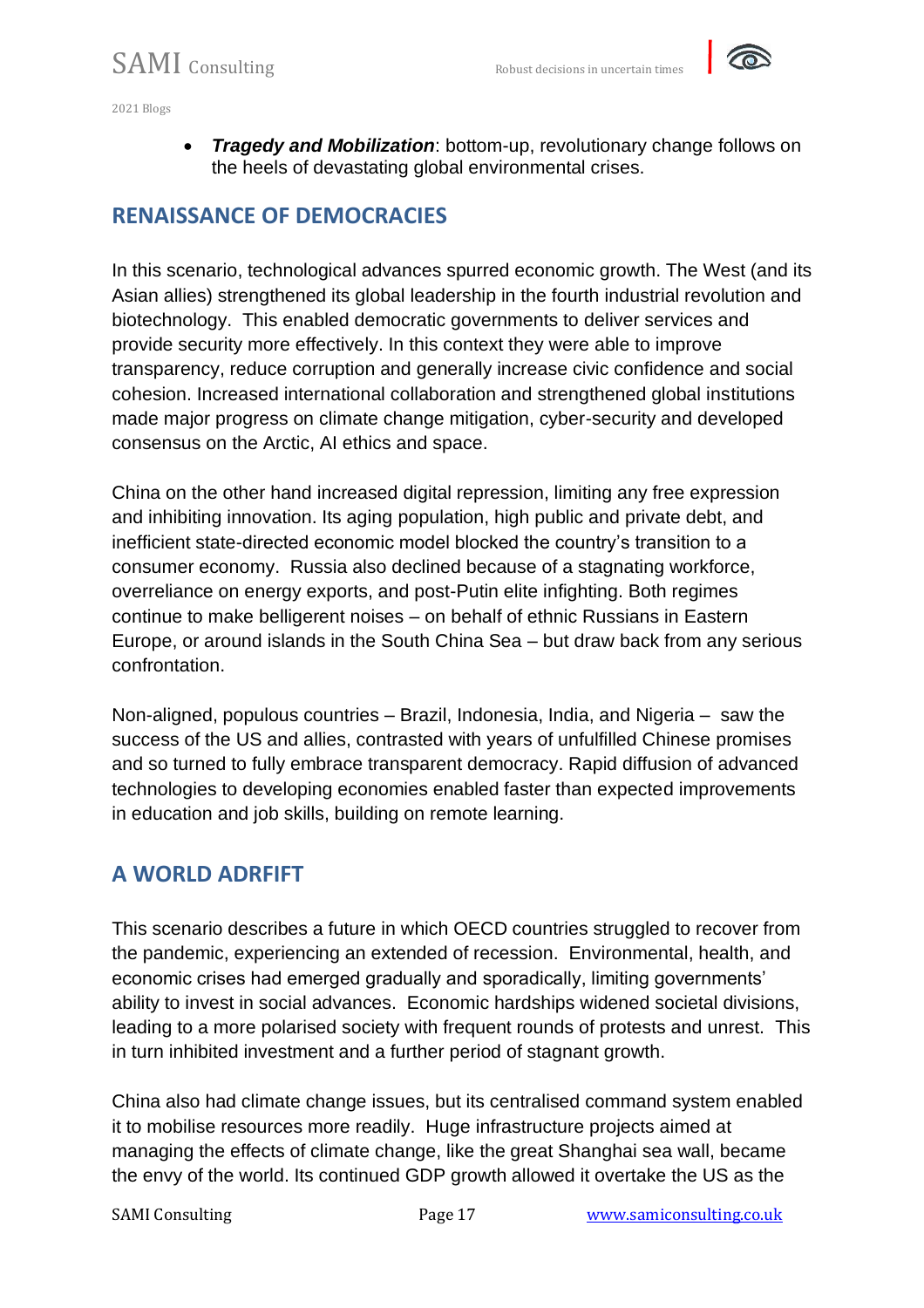

2021 Blogs

world's largest economy. China has little interest in supplanting the US in international organisations, instead preferring to promote its industries and setting technology standards that advanced its development goals. It continued to focus on countering perceived security threats around its periphery and at home, and undermining the US's influence in the Region. China's economic and military coercive power was a turning point for the region, enabling it to intimidate Taiwan into unification talks. Although generally aligned with China, Russia increasingly became a junior partner.

Developing countries with large unemployed youthful populations feel compelled to appease Chinese demands in hopes of securing much needed investment and aid. The lack of global leadership has meant that state failures are not infrequent and the world is more vulnerable to individual hackers, terrorists, and criminal groups. Belligerents feel emboldened to pursue their goals with force, particularly in the Middle East and Africa.

This led to many waves of migration, mainly to Europe and the US, further increasing polarisation.

Large global problems, particularly climate change and health challenges, remain unaddressed. Some states, companies, and private organizations do use the freedom from over-restrictive regulation to discover novel ways to enhance human health and to experiment with new approaches to economic development and governance.

## **COMPETITIVE COEXISTENCE**

The third of their US-China scenarios is more of a middle way. Stimulus packages enable OECD countries to (eventually) recover from the pandemic. Increased collaboration amongst this group has stimulated trade and established a fairly stable society. After years of low petrol prices, post-Putin Russia saw its path to growth through joining the economic consensus, as did influential economies such as Brazil. China of course stood apart, but its priorities of economic growth and trade meant that it established an uneasy balance of forces with the US. There were regular flashpoints and concerns, particularly in the South China Sea, but underlying selfinterest meant that overt conflict was avoided, though covert cyber operations and similar continued.

Africa continued to be seen predominantly as a source of raw materials and cheap labour, now much in demand as other societies age.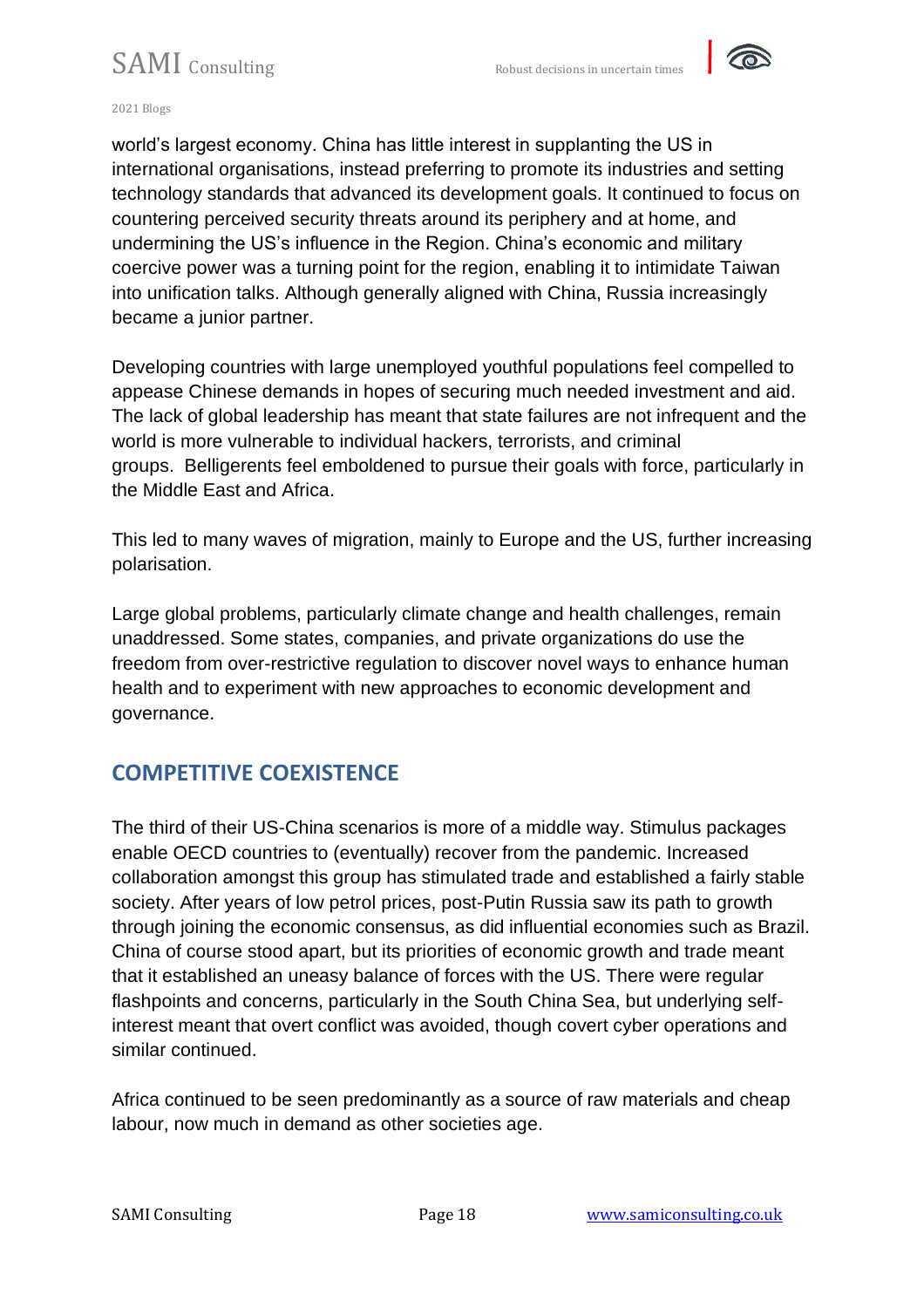

#### 2021 Blogs

Carbon emissions were reduced substantially, but not fast enough to avoid many extreme events. Richer countries have been able to adopt adaptation technologies, but much of the world is suffering.

## **SEPARATE SILOS**

By 2040 the world has fragmented into several economic and security blocs of varying size and strength, centred on the United States, China, the European Union (EU), Russia, and a few regional powers. Each enclave focusses on self-sufficiency, so international trade is disrupted.

Trade disputes, health and terrorist threats led to increasingly strict border control. Supply chains were disrupted, increasing costs and limiting growth, which were seen as necessary consequences of the need to protect citizens. While larger countries with sufficient resources managed well, other poorer countries in Africa and South Asia struggled, increasing migration forces and causing a further round of border restrictions. Failure to deal with climate change created yet more migratory pressures.

Digital technology overcame the physical barriers for a while, but increasingly the internet itself split into separate walled gardens for each bloc. Smaller countries sought to ally themselves with a major bloc, offering up scarce resources. Low-level conflict simmers along bloc boundaries.

International organizations and collective action to tackle climate change, healthcare disparities, and poverty falter. Countries independently adapt to the catastrophic impacts, significantly increasing the incentive for risky solutions.

## **TRAGEDY AND MOBILIZATION**

This scenario describes a future where climate change caused such a major global food catastrophe that rich countries felt obliged to work together to manage the crisis. Rising ocean acidity devastated fisheries; changes in precipitation damaged harvests; global famine led to instability even in richer countries.

Eventually younger generations mobilized, reinvigorating global institutions and supplanting existing governments. Global attitudes about the environment and human security were being transformed by growing recognition of the unsustainability of past practices. Green movements swept to victory in democratic societies. Corporate goals expanded to include a wider range of stakeholders. China itself suffered famines, so fell in behind an EU/UN push for new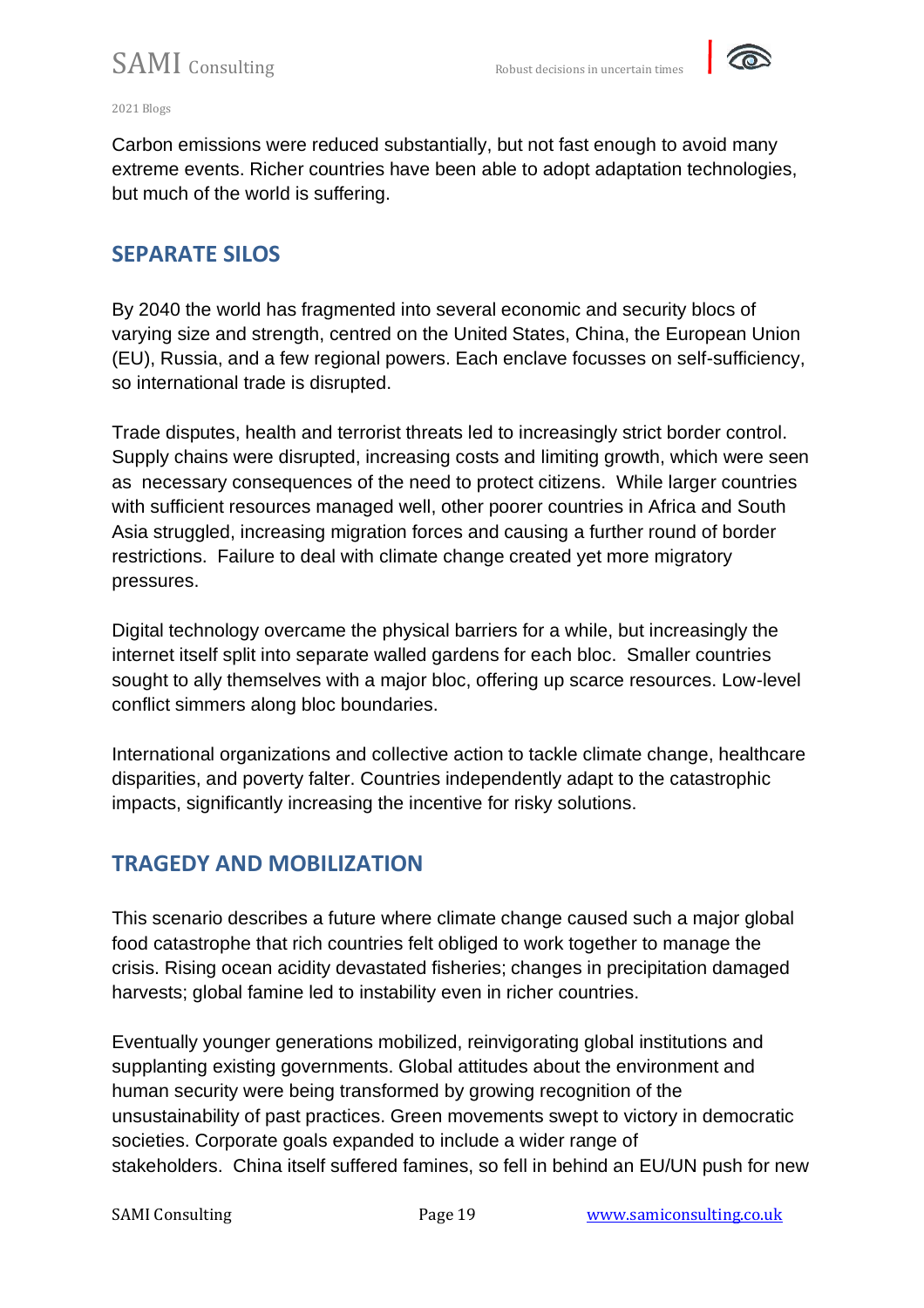

2021 Blogs

Sustainable Development Goals. Russia and OPEC however were reluctant to abandon fossil fuels and are having to fend off internal dissent, and may yet be unstable.

The NIC approach to scenario generation – by exploring answers their three key questions – is not one I have encountered before. The resulting scenarios don't seem to me to be very innovative: the US-China balance dominates their thinking and results in two extreme cases and a middle one. The final two scenarios are less well developed and I feel they may contain inconsistencies. Exactly how the scenarios were chosen is not made clear. Surprisingly for such a sophisticated organisation there was no attempt to produce visual descriptions of the different scenarios.

Nonetheless, it's interesting to note the emphasis on geo-politics and climate change rather than on technology as so many "futures" are. SAMI also included analysis of geo-political dynamics in a recent EC project. We hope to be able to share that with you shortly.

The report also includes a section on Regional Forecasts. These 20-year projections of key demographic trends in nine regions include a wide range of very useful data, presented in appealing infographics.

*Written by Huw Williams, SAMI Principal. Published 26 May 2021*